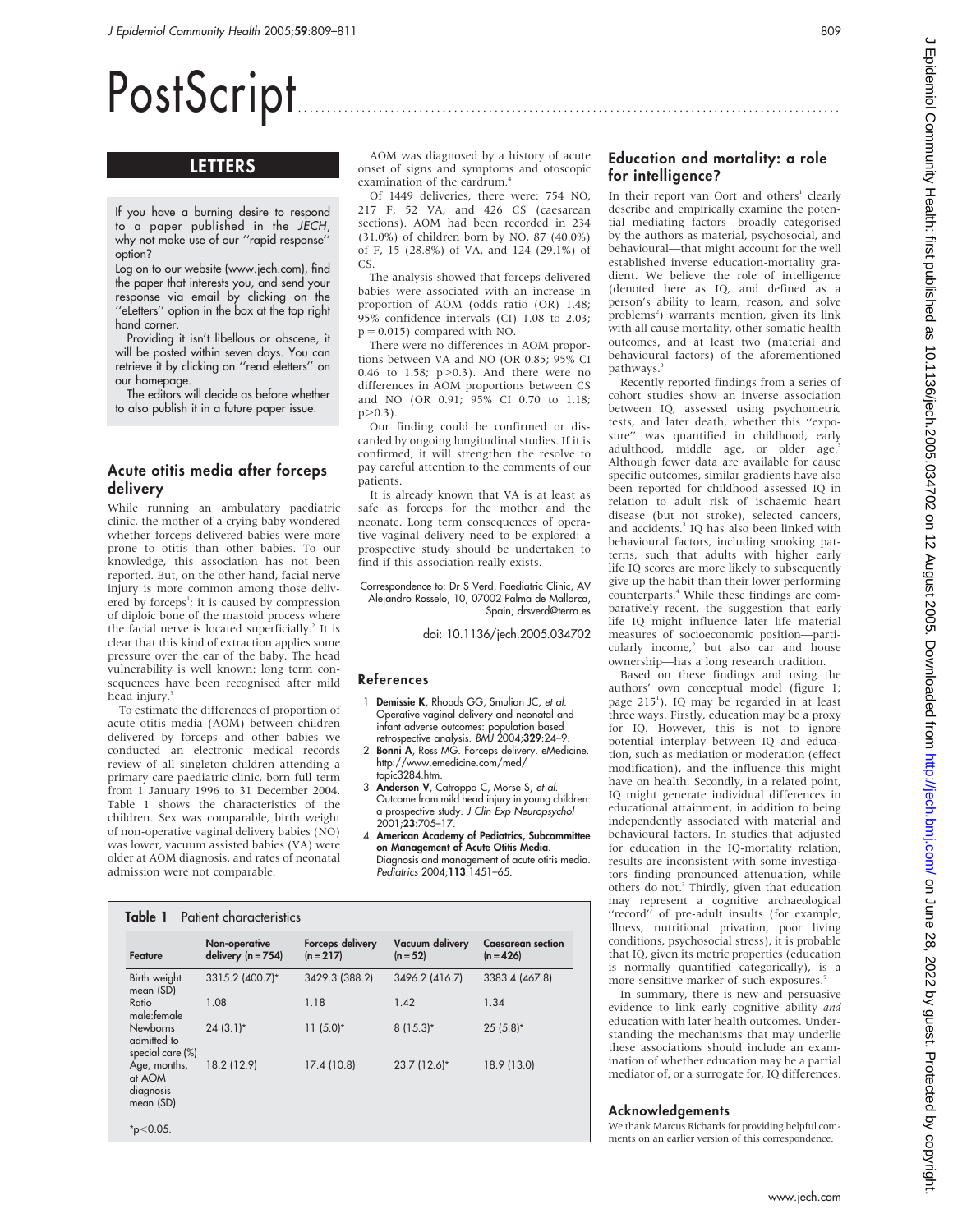interacting effects.

policies that maximise the chance that children will remain at school.4

#### Floor V A van Oort, Frank J van Lenthe, Johan P Mackenbach

Department of Public Health, Erasmus MC, University Medical Centre, Rotterdam, Netherlands

Correspondence to: Dr F van Oort, Department of Public Health, Erasmus MC, University Medical Centre Rotterdam, PO BOX 1738, 3000 DR Rotterdam, Netherlands; f.vanoort@erasmusmc.nl

## References

G David Batty

david-b@msoc.mrc.gla.ac.uk

MRC Social and Public Health Sciences Unit, University of Glasgow, Glasgow, UK G David Batty, Ian J Deary

Department of Psychology, University of Edinburgh, Edinburgh, UK Correspondence to: Dr G D Batty, MRC Social and Public Health Sciences Unit, University of Glasgow, 4 Lilybank Gardens, Glasgow G12 8RZ, UK;

1 van Oort FV, Van Lenthe FJ, Mackenbach JP. Material, psychosocial, and behavioural factors in the explanation of educational inequalities in mortality in the Netherlands. J Epidemiol Community Health  $2005;$ 59:214-20. 2 Neisser U, Boodoo G, Bouchard Jnr T, et al. Intelligence: knowns and unknowns. Am Psychol

3 Batty GD, Deary IJ. Early life intelligence and adult health. BMJ 2004;329:585–6. 4 Taylor MD, Hart CL, Davey Smith G, et al. Childhood mental ability and smoking cessation in adulthood: prospective observational study linking the Scottish Mental Survey 1932 and the midspan studies. J Epidemiol Community Health

5 Whalley LJ, Deary IJ. Longitudinal cohort study of childhood IQ and survival up to age 76. BMJ

We appreciate the comments of Batty and Deary on our paper reporting on the explanations of educational inequalities in mortality. We agree with them that there is evidence linking early cognitive ability to later health outcomes and that inclusion of education and early life intelligence may be important for studies of health inequalities. However, the latter seems to be dependent on the purpose of the study. It was the aim of our study to contribute to the debate on the importance of different mediating factors in the causal pathway of educational inequalities in health, and to provide more guidance to policy recommendations to reduce these inequalities, and it is less clear if inclusion of early life intelligence would have contributed

We believe that the most appropriate position for early life intelligence in our conceptual model would be preceding educational achievement. In this position early life intelligence could contribute to the understanding of differences in educational achievement. In contrast, its contribution to the understanding of causal pathways from education to health would be limited. Inclusion of intelligence in a study like ours would increase understanding of the "core" roots of inequalities in health and should therefore be supported. Using the same arguments as the authors did however, this can be also be said from other factors, such as birth weight, parental socioeconomic position, and neighbourhood deprivation.<sup>1</sup> These factors are also related to educational achievement, and do have mediating and

Finally, the connection of early life intelligence to policy recommendations is less straightforward than this is for education: recommending improvement of an individual

- 1 van Lenthe FJ, Borrell LN, Costa G, et al. Neighbourhood unemployment and all cause mortality: a comparison of six countries. J Epidemiol Community Health 2005;59:231–7.
- 2 Mheen van de H, Stronks K, Bos van den J, et al. The contribution of childhood environment to the explanation of socio-economic inequalities in adult life: a retrospective study. Soc Sci Med 1997;44:13–24.
- 3 Osler M, Andersen AM, Due P, et al. Socioeconomic position in early life, birth weight, childhood cognitive function, and adult mortality. A longitudinal study of Danish men born in 1953. J Epidemiol Community Health 2003;57:681–6.
- 4 Mackenbach JP. Genetics and health inequalities: hypotheses and controversies. J Epidemiol  $Commuty$  Health 2005;59:268-73.

## Offspring sex ratios of people exposed to electromagnetic fields

Saadat<sup>1</sup> wrote that there has only been one study on the association between human offspring sex ratio (proportion male) at birth and parental exposure to electromagnetic fields (EMF). He substantiated this claim with a reference to Irgens et al.<sup>2</sup> However, I<sup>3</sup> cited six other such studies.<sup>4-9</sup> These studies, although not unanimous, cumulatively suggest that both exposed men and exposed women tend to produce significant excesses of daughters. This suggestion is not much changed by the comparatively small samples adduced by Saadat.<sup>1</sup> The point may be illustrated by considerations of standard power analysis.<sup>10</sup> Suppose that you wished to test that exposure has the effect of reducing the offspring sex ratio by, say, 10% (viz from an expected value of 0.515 to 0.465). Then, to stand 8 chances in 10 of detecting a difference at the 0.05 level (one way), you would require equal sized samples (of offspring of exposed and non-exposed subjects) each numbering 1236. The number of offspring of Saadat's<sup>1</sup> sample of exposed subjects was 110.

In my letter I cited<sup>3</sup> evidence that exposure of men to EMF is associated with fatigue, headaches, dizziness, impaired memory, nausea, loss of strength in limbs, respiratory difficulties, sleep disturbances, and reduced libido. Such reports may be dismissed as subjective. However I also cited reports that exposure to EMF was associated with reduced sperm counts in men and rats: and of reduced testosterone levels in rats. And more recently, men's exposure to radiofrequency radiation has reportedly been linked to a lowered testosterone/gonadotrophin ratio.<sup>11</sup> And there are good grounds for suspecting this hormone profile to be causally associated with low offspring sex ratios.<sup>12 13</sup> More data are urgently needed on the sexes of offspring of men and women who have been exposed to EMF.

Correspondence to: Dr William Henry James, University College London, 4 Stephenson Way, London NW1 2HE, UK; whjames@waitrose.com

## References

- 1 Saadat M. Offspring sex ratio in men exposed to electromagnetic fields. J Epidemiol Community Health 2005;**59**:339.
- 2 Irgens A, Kruger K, Skorve AH, et al. Male proportion in offspring of parents exposed to strong static and extremely low frequency electromagnetic fields in Norway. Am J Ind Med 1997;32:557–61.
- 3 James WH. The sex ratios of offspring of people exposed to non-ionising radiation. Occup Env Med 1997;54:622–3.
- 4 **Nordstrom S**, Birke E, Gustavsson L. Reproductive hazards among workers at high voltage substations. Bioelectromagnetics 1983;4:91–101.
- 5 Knave B, Gamberale F, Birke E, et al. Long term exposure to electric fields: a cross-sectional epidemiologic investigation of occupationally exposed workers in high voltage substations. Scand J Work Environ Health 1979;5:115-25.
- 6 Mubarak AAS, Mubarak AAS. Does high voltage electricity have an effect on the sex distribution of
- offspring? *Hum Reprod* 1996;11:230–1.<br>7 **Larsen AI**, Olsen J, Svane O. Gender specific reproductive outcomes and exposure to high frequency electromagnetic radiation among physiotherapists. Scand J Work Environ Health 1991;17:324–9.
- 8 Guberan E, Campana A, Faval P, et al. Gender ratio of offspring and exposure to shortwave radiation among female physiotherapists. Scand J Work Environ Health 1994;20:345–8.
- 9 Kolodynski AA, Kolodynska VV. Motor and psychological functions of school children living in the area of the Skrunda radiolocation station in Latvia. Sci Total Environ 1996;180:87-93.
- 10 **Snedecor GW**, Cochran WG. Statistical methods. 6th ed. Ames, IA: Iowa State University Press, 1967:222.
- 11 Grajewski B, Cox C, Schrader SM, et al. Semen quality and hormone levels among radiofrequency heater operators. J Occup Environ Med 2000;42:993–1005.
- 12 James WH. Evidence that mammalian sex ratios at birth are partially controlled by parental hormone levels at the time of conception. J Theor Biol 1996;180:271–86.
- 13 James WH. Further evidence that mammalian sex ratios at birth are partially controlled by parental hormone levels around the time of conception. Hum Reprod 2004;19:1250–6.

## Author's reply

I thank Dr James for his letter. He may well be correct for the citations of the related studies and also the estimation of the sample size. However, I wish to make some comments.

Not only in my report, $\lambda$  but also in other reports<sup>2-4</sup> the sample size was much lower than that estimated by James. Among published data, the article of Guberan et  $aI^5$  was based on 1781 births (508 and 1273 births from exposed and unexposed pregnancies, respectively), which is a comparatively large sample size and it is near to the required sample size, calculated by James. Guberan et al found that there was no statistically significant difference between exposed and unexposed pregnancies for offspring sex ratio.<sup>5</sup> Irgens et al reported that offspring sex ratio of women in industries with electromagnetic fields was significantly reduced; while in men exposed to the fields the ratio did not show significant difference.<sup>6</sup> On the other hand, experimental design studies showed that when rodents (mice and rats) were exposed to electromagnetic fields, the offspring sex ratio significantly increased<sup>7</sup> or remained unchanged,<sup>8</sup> <sup>9</sup> compared with their

References

1996;51:77–101.

2003;57:464–5.

2001;322:819.

much to these aims.

Authors' response